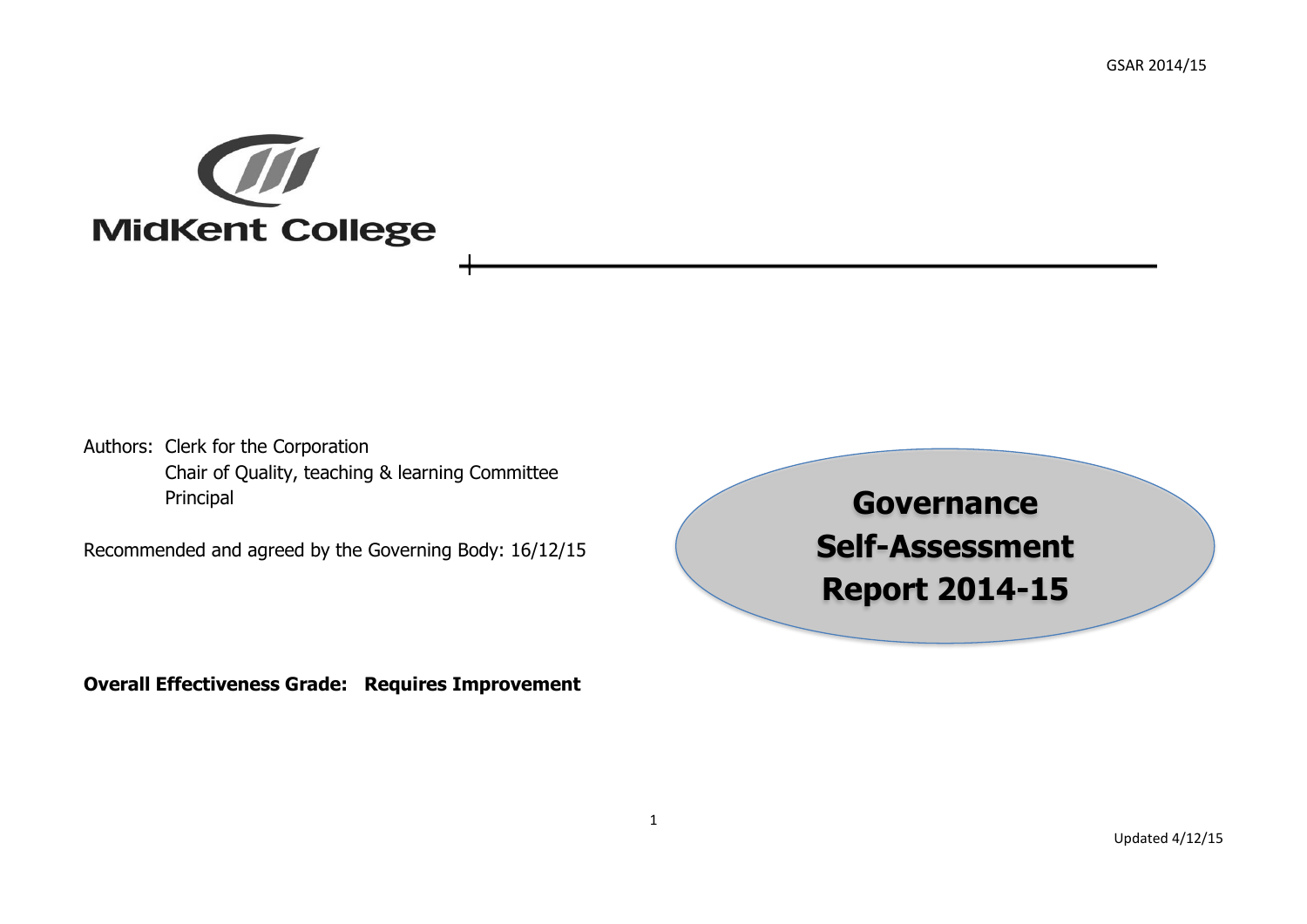## **Context**

This report addresses some of the key question on governance set out in the September 2015 Common Inspection Framework (CIF) and Further Education Inspectors Handbook (FEHB) used to inspect Colleges along with the self-assessment input from the sub-committees.

| $\mathbf{1}$ | <b>Overview</b>                                                                                                                                                                                                                                                                                                                                                                                                                                                                                                                                                                  | <b>Evidence and</b><br><b>Source</b> |
|--------------|----------------------------------------------------------------------------------------------------------------------------------------------------------------------------------------------------------------------------------------------------------------------------------------------------------------------------------------------------------------------------------------------------------------------------------------------------------------------------------------------------------------------------------------------------------------------------------|--------------------------------------|
|              | The Governing Body comprises 23 members. Membership includes two staff together with the<br>Student Union President (Sabbatical Post) and Vice President. The full board meets five times a<br>year, with sub-committees meeting more frequently. There are link governors for each of the<br>college's teaching faculties. The board is focused on ensuring the College is making progress<br>towards achieving its strategic objectives. Members also attend a Strategic Governor/SLT Away<br>Day which has a particular focus on long-term strategic planning.                | Governing Body<br><b>Minutes</b>     |
|              | Governors have a clear view of their role and responsibilities and provide the Principal and senior<br>staff with good levels of challenge and support to ensure the College improves and has a positive<br>impact on the communities it serves. They make informed and transparent decisions with all<br>minutes and papers (unless they are deemed confidential) available to the public on the College<br>website and by request. Confidential minutes are annually reviewed by the Search & Governance<br>Committee to consider if they can be released as public documents. | Search Committee<br><b>Minutes</b>   |
|              | The Governing Body complied with the Foundation Code of Governance (adopted 23 March 2012)<br>and adopted the Audit & Accountability Annex to the Code on 11 June 2013. The Search &<br>Governance Committee reviewed the new Code of Good Governance for English Colleges and went<br>through the 'must' and 'should' items. They agreed an action plan and recommended adoption of<br>the Code. The Governing Body adopted the Code in July 2015. They are either compliant with, or<br>working towards being compliant with, all of the requirements.                         |                                      |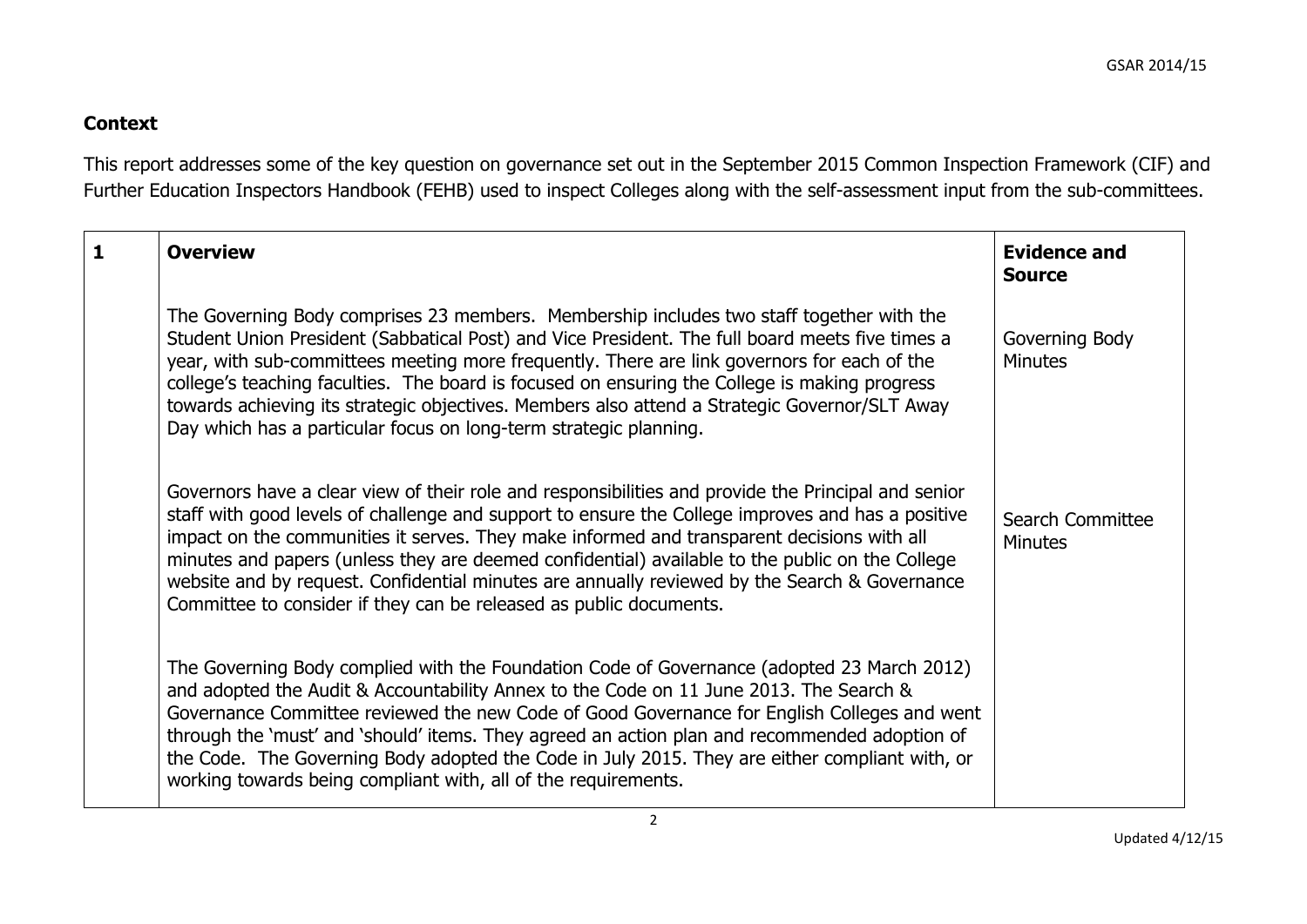| Prudent financial management and highly effective commercial diversification through which a third<br>of the College income is generated, has enabled significant investment in buildings, resources and<br>staff development to the benefit of students.                                                                                                                                                                                                                                                               | <b>Finance Committee</b><br><b>Minutes</b> |
|-------------------------------------------------------------------------------------------------------------------------------------------------------------------------------------------------------------------------------------------------------------------------------------------------------------------------------------------------------------------------------------------------------------------------------------------------------------------------------------------------------------------------|--------------------------------------------|
| Despite strong leadership, and a consistently high level of commitment, the Governing Body<br>recognises that it Requires Improvement. The Governing Body recognises that prior to the 2015<br>OFSTED inspection it relied too heavily on the internal quality reports of the College. As a result,<br>the Governing Body failed to anticipate the level of change to students study programmes, changes<br>to the Common Inspection Framework and the resulting Requires Improvement Grade for the<br>College overall. | Governing Body<br><b>Minutes</b>           |
| Subsequent to the OFSTED inspection report, the Governing Body has made a series of key<br>changes intended to address its weaknesses. These include:                                                                                                                                                                                                                                                                                                                                                                   |                                            |
| Placing quality, teaching, learning and outcome for students at the centre of the Governing<br>Body agendas and that of its sub-committees.<br>Visiting the Governing Bodies of other colleges to understand areas of best practice.                                                                                                                                                                                                                                                                                    |                                            |
| Introducing monthly Quality, Teaching & Learning monitoring calls to assess progress<br>against the Post Inspection Action Plan.                                                                                                                                                                                                                                                                                                                                                                                        |                                            |
| Ensuring all faculties have a proactive link governor.<br>Engaging an English and maths board, chaired by domain experts to provide independent<br>advice.                                                                                                                                                                                                                                                                                                                                                              |                                            |
| Increasing the training of governors through regular training sessions five times a year.<br>Engaging 3 <sup>rd</sup> party consultants to review the quality inspection frameworks and ensure they<br>remain current with the latest expectations of government.                                                                                                                                                                                                                                                       |                                            |
| Seeking to increase the level of external Further Education expertise on the Governing Body<br>and inviting Curriculum Managers and Faculty Directors to attend and present to the Board<br>on items of specific detail.                                                                                                                                                                                                                                                                                                |                                            |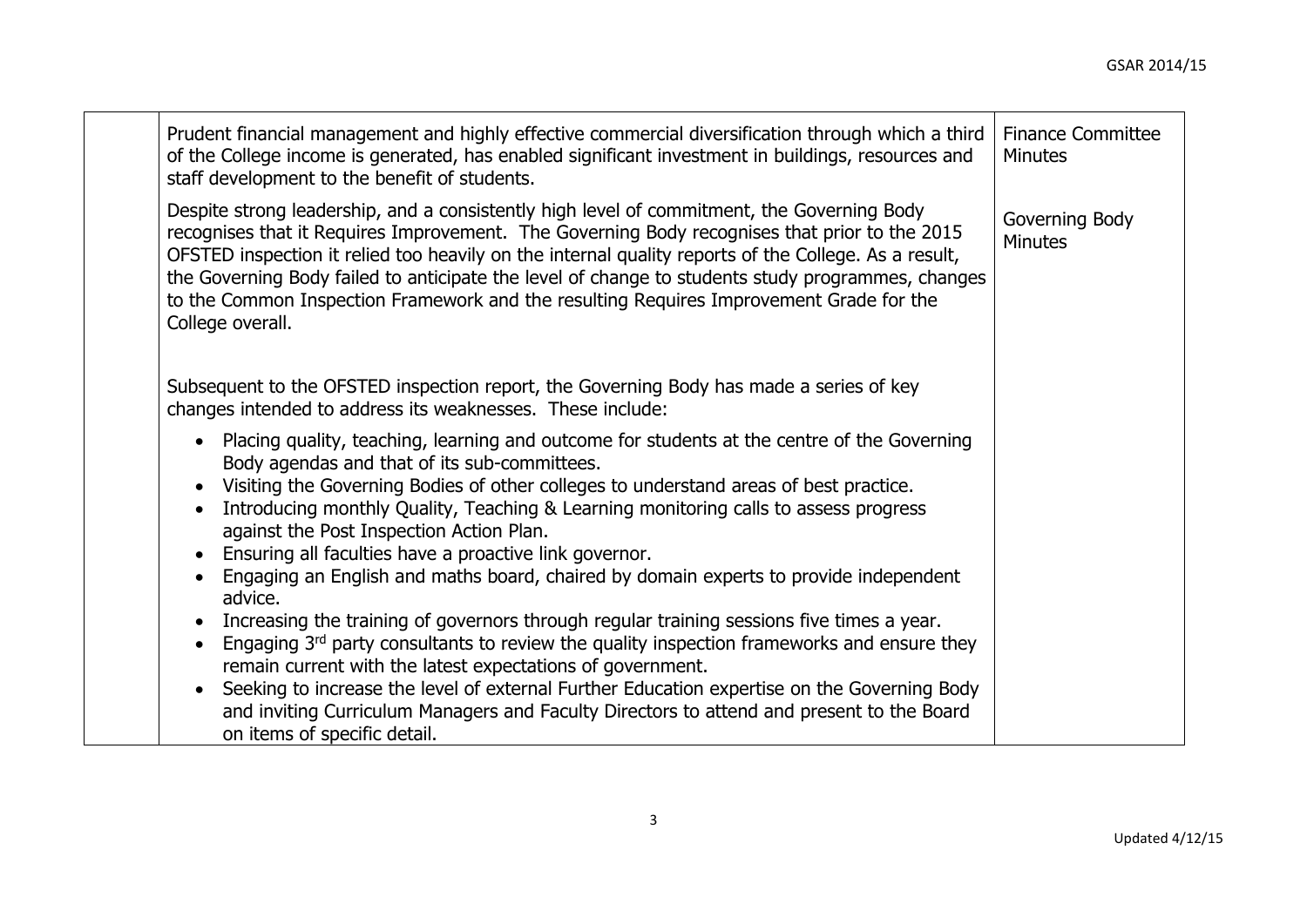|   | Increasing the volume of Link and Informal visits (GIV) taking place in order to validate<br>information and help Governors understand more about the core operations of teaching,<br>learning and assessment<br>It remains too early to determine if these changes at the Governing Body level, together with the<br>many changes within the college, will be sufficient to deliver the rate of change in outcomes for<br>students that Governors and staff desire. If further changes are desirable or necessary, the<br>Governing Body is committed to make them. |                             |
|---|----------------------------------------------------------------------------------------------------------------------------------------------------------------------------------------------------------------------------------------------------------------------------------------------------------------------------------------------------------------------------------------------------------------------------------------------------------------------------------------------------------------------------------------------------------------------|-----------------------------|
| 2 | Do governors demonstrate an ambitious vision, have high expectations for what all<br>students can achieve and ensure high standards of provision and care for<br>students?(CIF) In particular, do governors support and strengthen the provider's<br>leadership and contribute to shaping its strategic direction? (FEHB)                                                                                                                                                                                                                                            |                             |
|   | The Governing Body are instrumental in setting the strategic priorities for the College. These are<br>updated annually through the Governing Body strategic away day, and recorded within an annual<br>statement of strategic priority. The first priority is provision of first-rate teaching, learning and<br>assessment.                                                                                                                                                                                                                                          | GB away day.<br>15 May 2015 |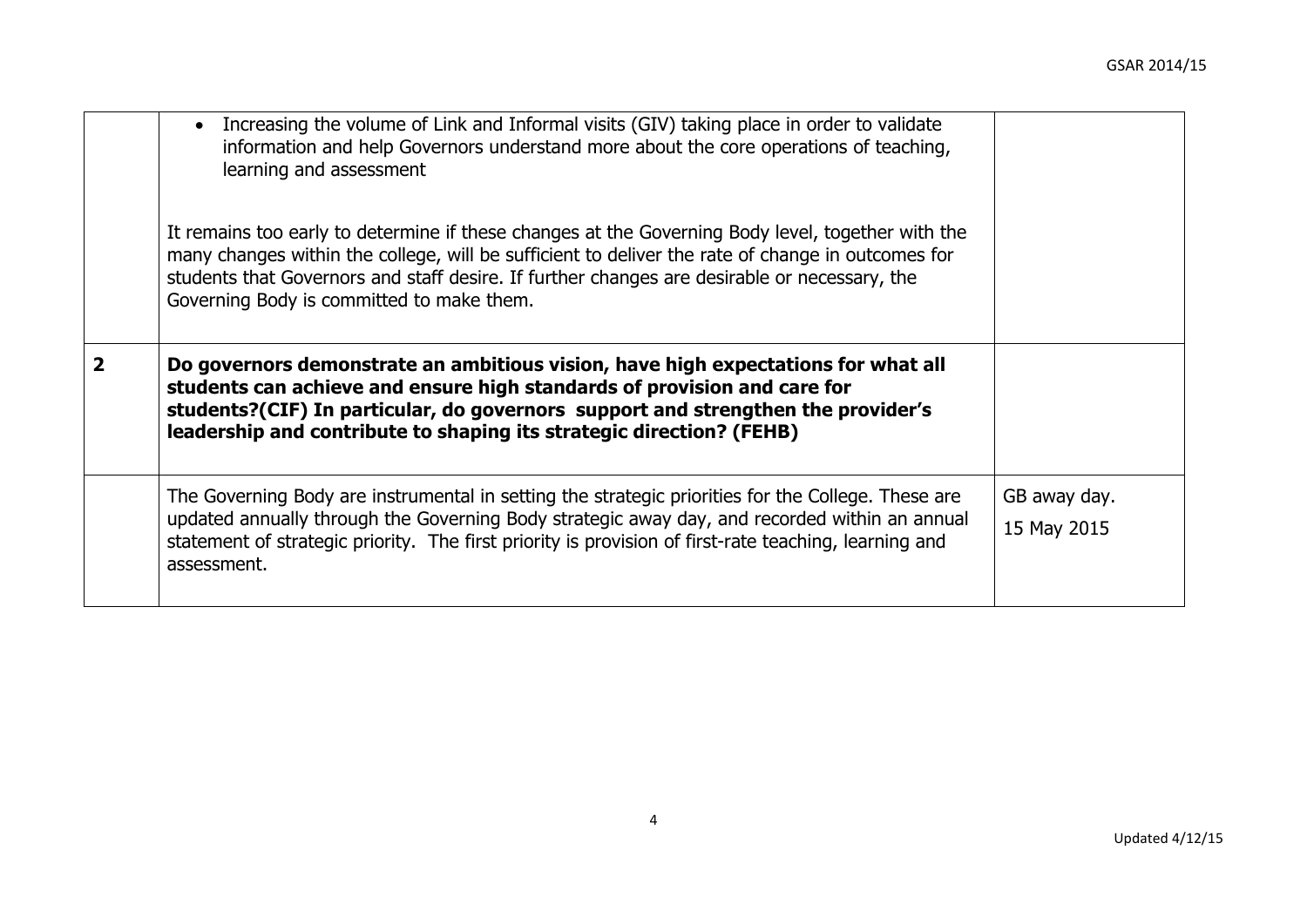| $\overline{\mathbf{3}}$ | What strategic priority do governors give to the provision of English and mathematics<br>to ensure that students improve their levels of skills in these subjects compared with<br>their starting points? (FEHB)                                                                                                                                                                                                                                                                                                                                                                                                                                                                        |                                                        |
|-------------------------|-----------------------------------------------------------------------------------------------------------------------------------------------------------------------------------------------------------------------------------------------------------------------------------------------------------------------------------------------------------------------------------------------------------------------------------------------------------------------------------------------------------------------------------------------------------------------------------------------------------------------------------------------------------------------------------------|--------------------------------------------------------|
|                         | Following the 2015 OFSTED inspection, and the issuing of the revised Common Inspection<br>Framework, the Governing Body and Senior Leadership recognised that it must radically improve its<br>provision of English and maths. Having extensively researched best practices within successful FE<br>Colleges, the college has subsequently: placed English and maths at the centre of the curriculum<br>timetabling; employed more specialist teachers; and created specialist English and maths centres<br>at the centre of the college facilities. To advise on best practise and to monitor implementation<br>the Governing Body has appointed a specialist English and maths board. | QTL minutes<br>English and maths<br>board minutes      |
|                         | It remains to be seen whether this allocation of resources will deliver the necessary improvements<br>in English and maths results or whether further changes will be necessary.                                                                                                                                                                                                                                                                                                                                                                                                                                                                                                        | PIAP, and QIP for<br>2014/15                           |
| $\overline{\mathbf{4}}$ | How successfully are ambitions for the college's performance set, reviewed and<br>communicated with staff, students, employers and other partners, and what impact<br>has this had on the quality of provision and outcomes for all students? (FEHB)                                                                                                                                                                                                                                                                                                                                                                                                                                    |                                                        |
|                         | The Governing Body has set a clear target that the college must be judged at least Good within<br>two years, with a clear expectation that it must strive for Outstanding outcomes for all students.<br>To deliver this goal, the college has developed a clear Post Inspection Action Plan (PIAP) / College<br>Improvement plan which can be monitored through its progress against a set of core and<br>stretching Key Performance Indicators (KPIs) agreed with governors. These KPIs are monitored<br>monthly through the QTL monitoring calls and presented at every Governing Body.                                                                                               | College KPI metrics<br>QTL monitoring call<br>minutes. |
|                         | The PIAP has been developed and enhanced through a series of workshops with governors, staff<br>and learner representatives. Progress against these targets is reviewed at each relevant sub-                                                                                                                                                                                                                                                                                                                                                                                                                                                                                           | Away Day 15/5/15                                       |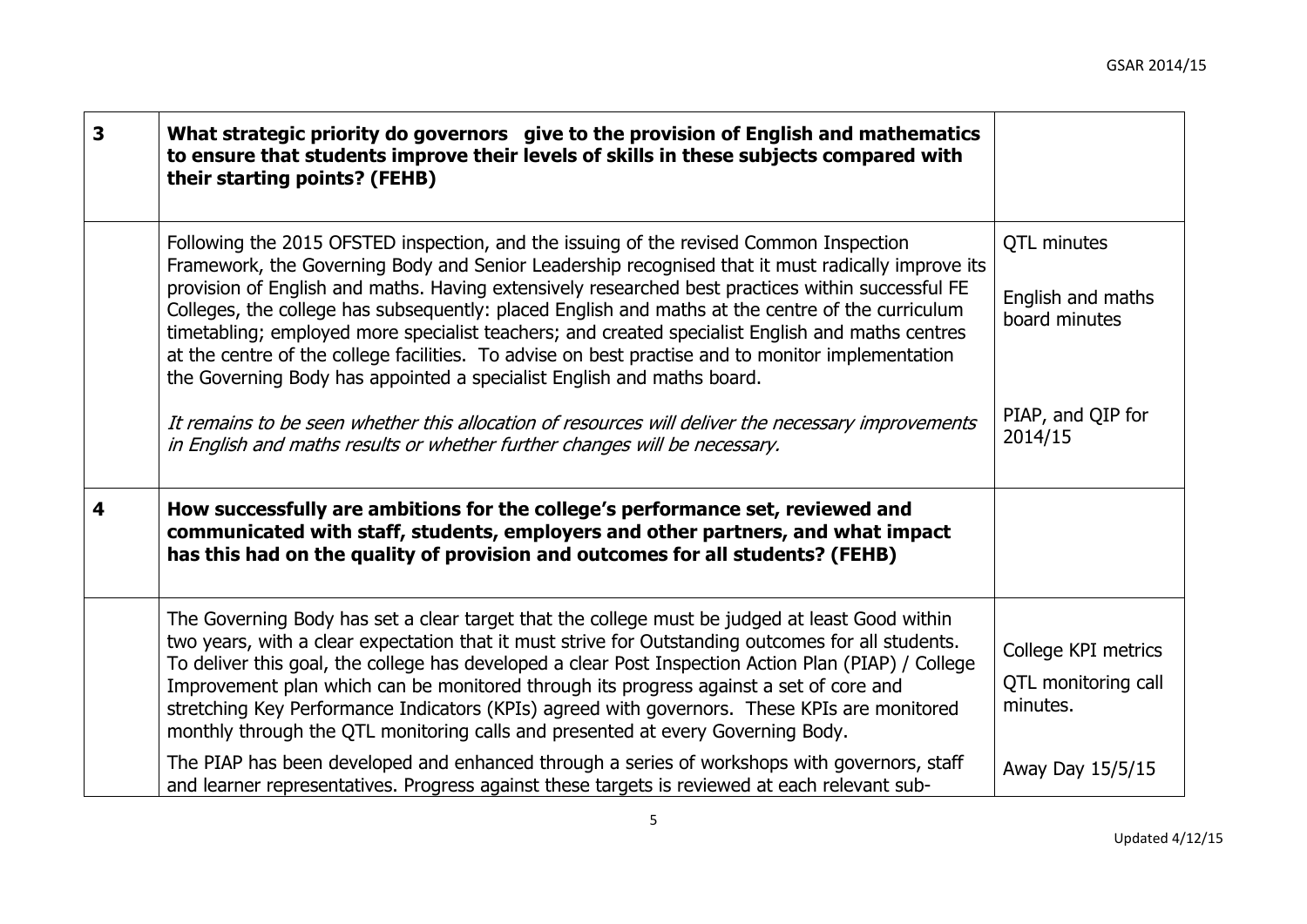|   | committee meeting and at the full governing body. The targets are communicated at Executive<br>team and SLT team meetings and are validated through Link and informal visits to curriculum areas<br>by Governors.<br>Further work needs to be done to communicate this to employers and this is included in the action<br>plan.                                                                                                            | PIAP/Advisory<br>Committees                |
|---|--------------------------------------------------------------------------------------------------------------------------------------------------------------------------------------------------------------------------------------------------------------------------------------------------------------------------------------------------------------------------------------------------------------------------------------------|--------------------------------------------|
| 5 | How well do Governors know the college and understand its strengths and<br>weaknesses? (FEHB)                                                                                                                                                                                                                                                                                                                                              |                                            |
|   | The Governing Body's knowledge of the provider's strengths and weaknesses comes through the<br>triangulation of information from multiple sources:                                                                                                                                                                                                                                                                                         | <b>GB &amp; Committee</b><br>minutes.      |
|   | $\triangleright$ detailed Governing Body papers presented by the senior leadership team in Governing Body<br>meetings and subsequent support and challenge of senior staff                                                                                                                                                                                                                                                                 |                                            |
|   | $\triangleright$ detailed sub-committee papers and subsequent support and challenge of staff members                                                                                                                                                                                                                                                                                                                                       | Circulation of HMI<br>letters to Governors |
|   | student union representation on Governing Body and sub-committees<br>➤                                                                                                                                                                                                                                                                                                                                                                     |                                            |
|   | the annual student voice survey<br>➤                                                                                                                                                                                                                                                                                                                                                                                                       | Link/GIV visits &<br>feedback              |
|   | $\triangleright$ progress data provided to the QTL Committee                                                                                                                                                                                                                                                                                                                                                                               |                                            |
|   | $\triangleright$ detailed faculty knowledge though the faculty link governor scheme and through governors<br>informal visits.                                                                                                                                                                                                                                                                                                              |                                            |
|   | Despite this extensive range of data sources, the Governing Body recognises that it failed to<br>adequately predict the outcome of the last OFTSED report as it was over reliant on internal quality<br>reports. To seek to address this, the Governing Body has employed third party consultants to audit<br>regularly the quality inspection regime and it has increased the level of expert FE representation on<br>the Governing Body. |                                            |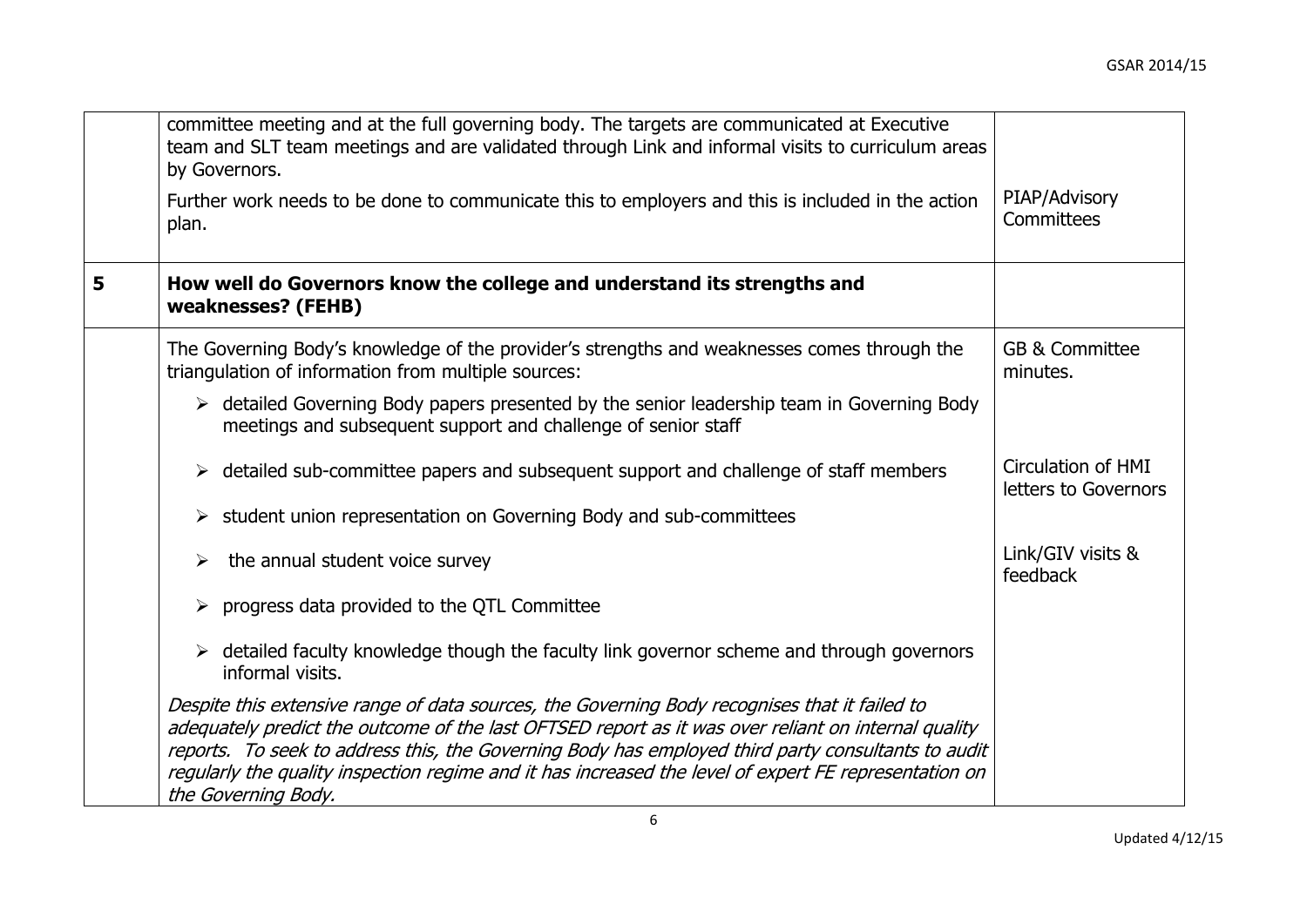| 6 | How successfully do leaders, managers and governors secure and sustain<br>improvements to teaching, learning and assessment through high quality professional<br>development, including developing management and leadership capacity and robust<br>performance management to tackle weaknesses and promote good practice across all<br>types of provision? (FEHB)<br>How do Governors challenge and hold senior leaders and managers to account for                                                                                                                                                                |                                                                                   |
|---|---------------------------------------------------------------------------------------------------------------------------------------------------------------------------------------------------------------------------------------------------------------------------------------------------------------------------------------------------------------------------------------------------------------------------------------------------------------------------------------------------------------------------------------------------------------------------------------------------------------------|-----------------------------------------------------------------------------------|
|   | improving the quality of learning and the effectiveness of performance management<br>systems?                                                                                                                                                                                                                                                                                                                                                                                                                                                                                                                       |                                                                                   |
|   | Key Performance Indicators (KPIs) are presented at each Governing Body, together with a detailed<br>Principal's report. These are robustly reviewed and challenged. Teaching, learning and<br>assessment indicators are assessed in further detail in monthly quality monitoring calls, with<br>finance and business KPIs being reviewed and challenged in appropriate termly sub-committees.<br>Areas of weakness are challenged and improvement plans discussed in detail by members of the<br>sub-committees, predominantly the governing Body, Quality, teaching & learning committee and<br>also Risk & Audit. | <b>QTL Committee and</b><br>Calls                                                 |
|   | Governors have developed useful links, both formal and informal, with faculties within the College,<br>and use these well to listen to staff and students; these links provide important evidence to allow<br>triangulation and the identification of risk areas.                                                                                                                                                                                                                                                                                                                                                   | Link Governor<br>scheme with all<br>faculties                                     |
|   | A range of training sessions, both external and internal, helps ensure Governors have a good<br>understanding of self-assessment. For examples, attending external events such as the AOC<br>Teaching, Learning & assessment - developing the role of Governor in monitoring quality.                                                                                                                                                                                                                                                                                                                               | Training session<br>before GB meetings<br>and external training<br>when available |
|   | Further improvements can be made by more clearly developing plans to develop management<br>capacity, particularly middle managers.                                                                                                                                                                                                                                                                                                                                                                                                                                                                                  |                                                                                   |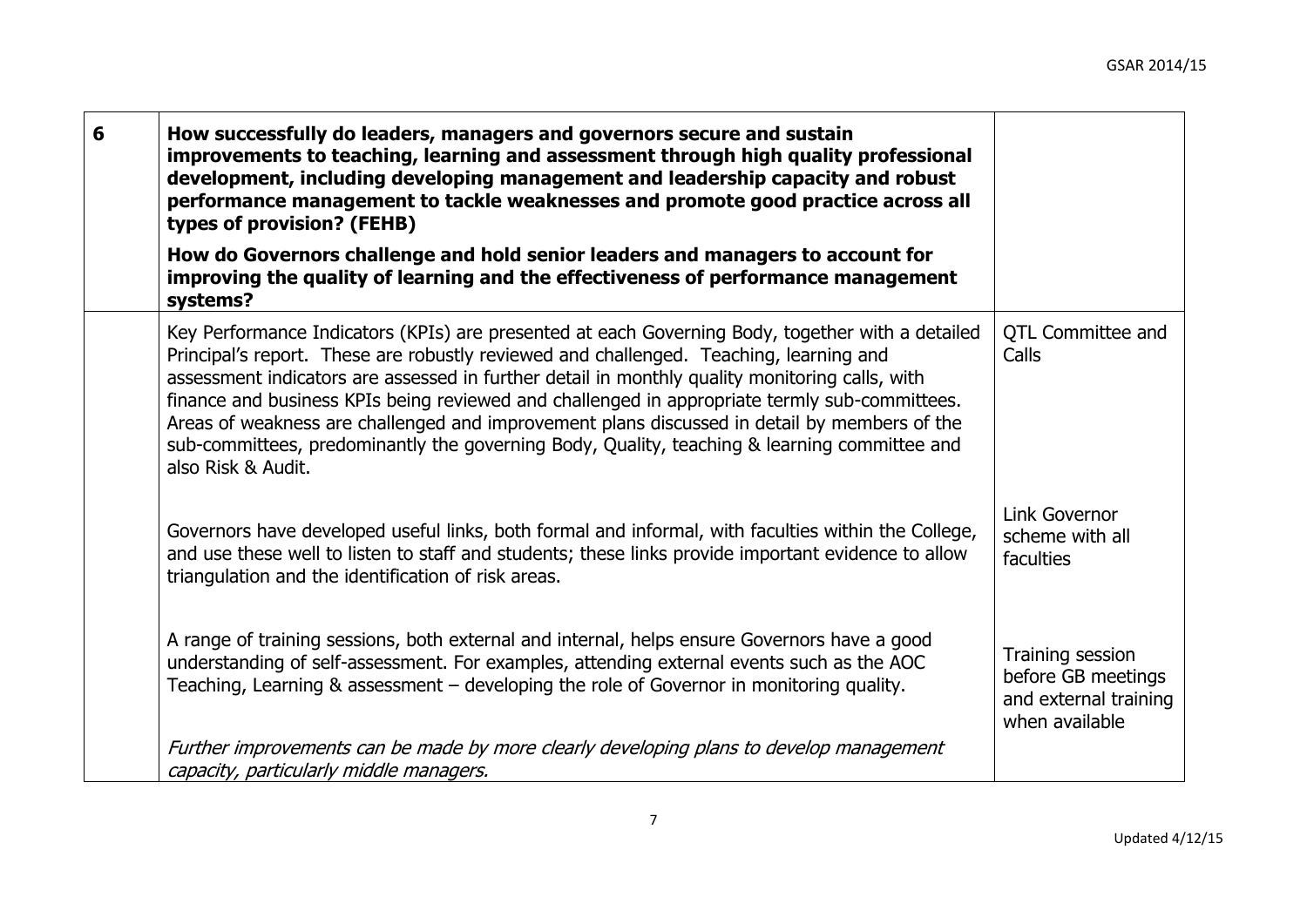| $\overline{\mathbf{z}}$ | Do governors evaluate the quality of the provision and outcomes through accurate and<br>robust self-assessment which is rigorous and takes into account the views of students,<br>employers and other stakeholders, and use the findings to develop capacity for<br>sustainable improvement? (CIF)<br>How successfully planned and managed learning programmes are, the curriculum and<br>careers advice so that all students get a good start and are well prepared for the next<br>stage in their education, training or employment?                                                                                                                                                                                                                                     |                              |
|-------------------------|----------------------------------------------------------------------------------------------------------------------------------------------------------------------------------------------------------------------------------------------------------------------------------------------------------------------------------------------------------------------------------------------------------------------------------------------------------------------------------------------------------------------------------------------------------------------------------------------------------------------------------------------------------------------------------------------------------------------------------------------------------------------------|------------------------------|
|                         | The College revised its self-assessment process for 2014/15 in the light of inspection findings from<br>Ofsted in March 2015. A range of training sessions both external and internal help ensure<br>Governors have a good understanding of self-assessment. For examples attending external events<br>such as the AOC Teaching, Learning & assessment – developing the role of governor in monitoring<br>quality.                                                                                                                                                                                                                                                                                                                                                         | Ofsted report,<br>March 2015 |
|                         | The self-assessment process begins with faculty areas and course teams compiling a self-<br>assessment, aligned against the key areas of the Ofsted Common inspection framework. This is<br>then scrutinised and challenged by an internal panel which includes the Link governors for each<br>area.                                                                                                                                                                                                                                                                                                                                                                                                                                                                       |                              |
|                         | Governors, who have particularly strong business and financial expertise, monitor the college's<br>performance carefully. They have rightly sought explanations for the dip in performance in2013/14.<br>Although the reports that governors receive from leaders and managers are broadly accurate, they<br>do not always contain sufficient analysis of key indicators. For example, reports do not contain<br>clear information on the relationship between students' progress and the quality of teaching and<br>learning. Governors have developed useful links, both formal and informal, with faculties within the<br>college, and use these well to listen to staff and students. Student representatives on the<br>governing body are articulate and influential. |                              |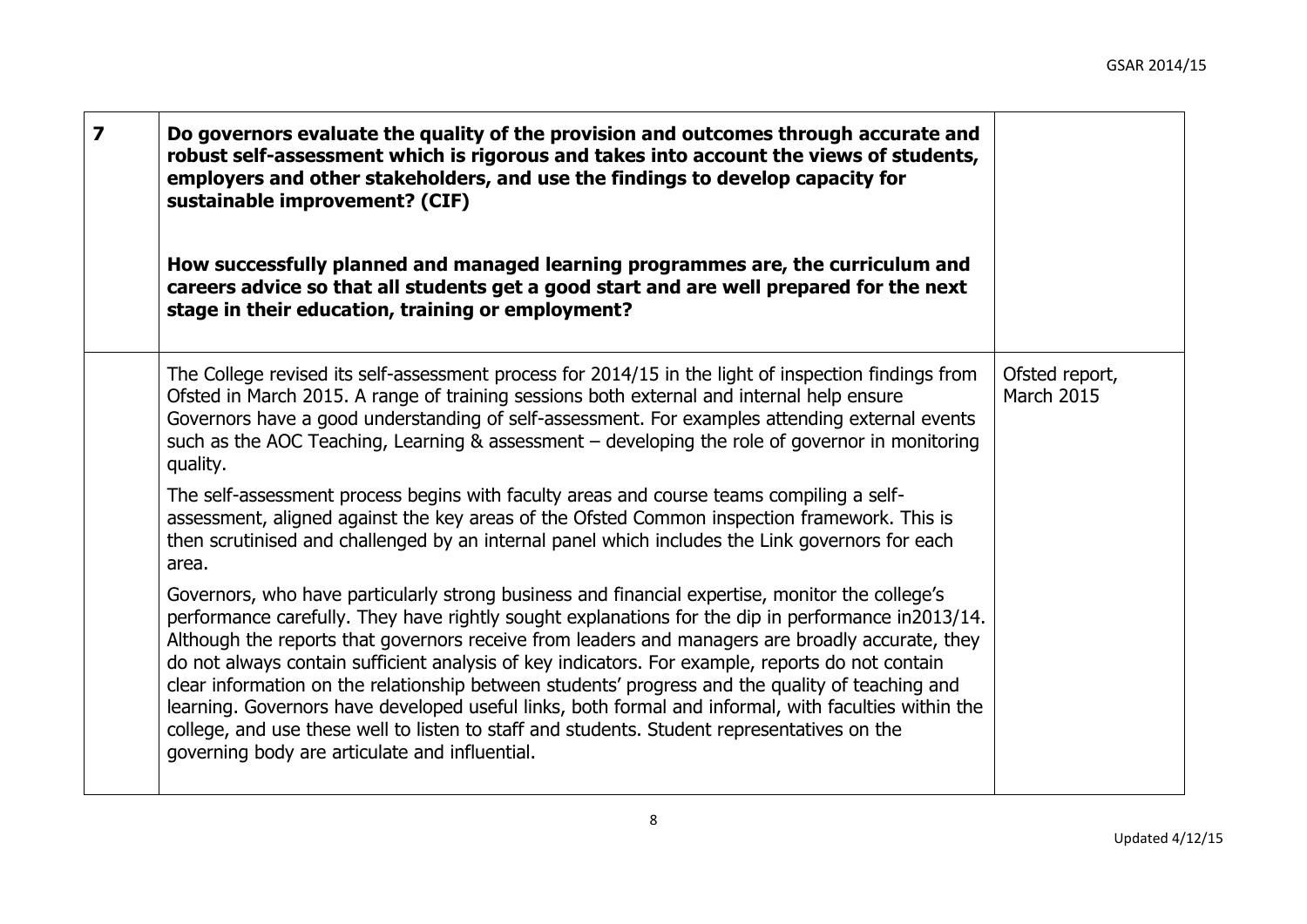|   | The involvement of Student and Staff Governors in Committees and Governing Body meetings<br>enables Governors to understand and challenge the experiences of student and staff at the<br>College. Student representatives on the Governing Body are articulate and influential.<br>The advisory committees of Maidstone and Medway have a representation of employers from those<br>particular communities that helps gain the views of employers. In addition, a survey of employers<br>that the college works with is undertaken each year as part of FE choices in April of each year.<br>Despite this robust review process, the Governing Body recognises that it was overly reliant on the<br>information provided by the internal quality systems. To address this in 2015, the college has:<br>engaged external consultants to ensure the internal quality measures are representative of<br>OFSTED's views; taken careful note of the outcomes of the OFSTED support and challenge visits<br>and more carefully triangulated information from students, employers and governor visits. |                                                          |
|---|-------------------------------------------------------------------------------------------------------------------------------------------------------------------------------------------------------------------------------------------------------------------------------------------------------------------------------------------------------------------------------------------------------------------------------------------------------------------------------------------------------------------------------------------------------------------------------------------------------------------------------------------------------------------------------------------------------------------------------------------------------------------------------------------------------------------------------------------------------------------------------------------------------------------------------------------------------------------------------------------------------------------------------------------------------------------------------------------------|----------------------------------------------------------|
| 8 | How do governors ensure that learning programmes have suitable breadth, depth and<br>relevance so that they meet any relevant statutory requirements, as well as the needs<br>and interests of students and employers, nationally and in the local community? (CIF)<br>How do leaders, managers and governors collaborate with employers and other<br>partners to ensure that the range and content of the provision is aligned to local and                                                                                                                                                                                                                                                                                                                                                                                                                                                                                                                                                                                                                                                    |                                                          |
|   | regional priorities (CIF)                                                                                                                                                                                                                                                                                                                                                                                                                                                                                                                                                                                                                                                                                                                                                                                                                                                                                                                                                                                                                                                                       |                                                          |
|   | The range of scope of provision is reviewed annually within the Quality, Teaching and Learning<br>Committee which robustly challenges the senior leadership to demonstrate that the scope meets<br>the needs of the community and employers. (CIF)                                                                                                                                                                                                                                                                                                                                                                                                                                                                                                                                                                                                                                                                                                                                                                                                                                              | <b>QTL</b> committee<br>minutes.                         |
|   | This will be enhanced in 2015/16 by clearer demonstration to both QTL and Governing Body that<br>the provision fully meets statutory requirements.                                                                                                                                                                                                                                                                                                                                                                                                                                                                                                                                                                                                                                                                                                                                                                                                                                                                                                                                              | Audit & Risk<br>Committee minutes<br>and Auditor reports |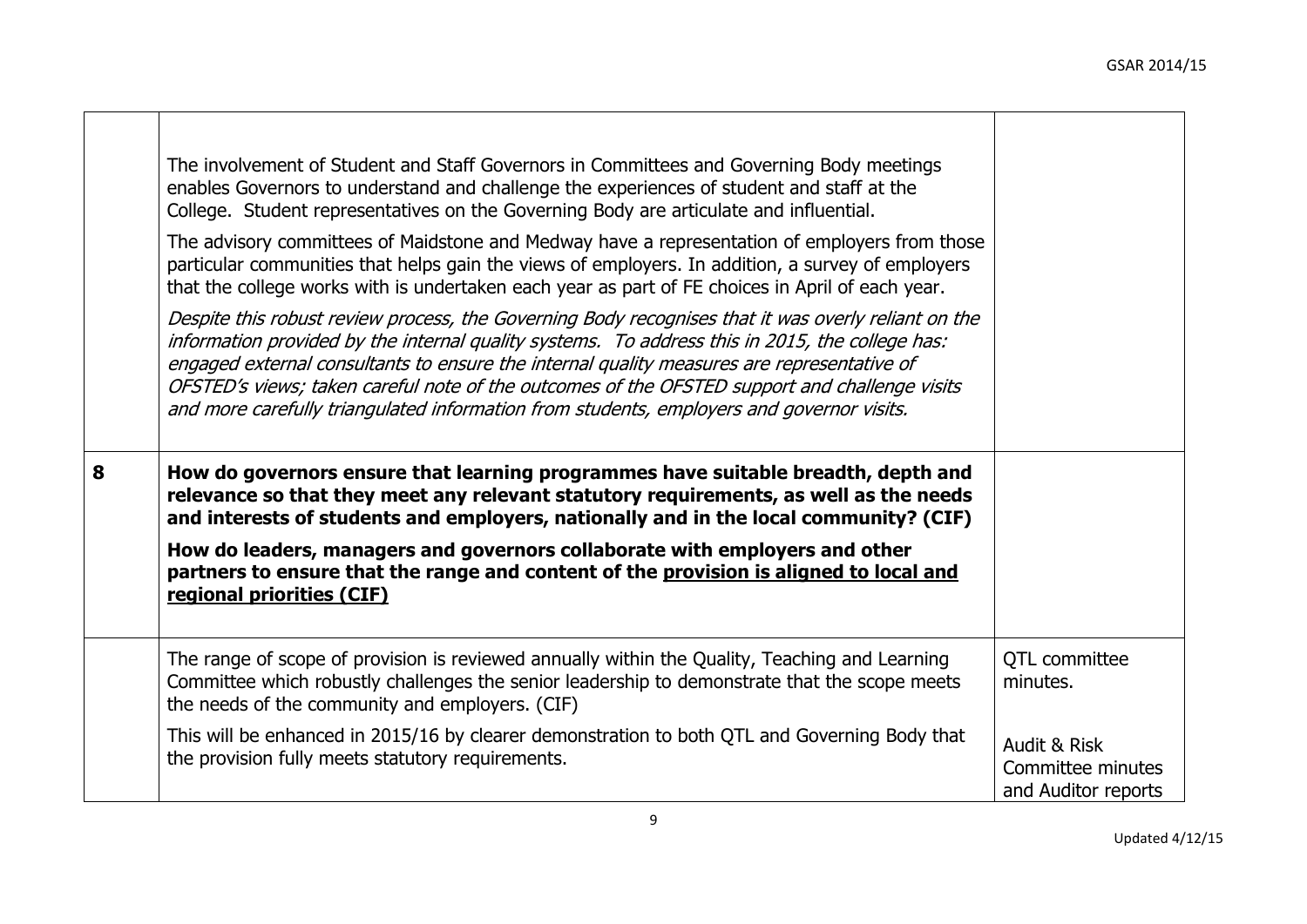| Business planning procedures take place each year as part of the colleges business planning cycle.<br>These are reported at Governing Body, and also utilise the expertise of various Governors, and<br>advisory committee members to help ensure the curriculum reflects local needs.                                                                                                                                                                                       | Advisory committee<br>minutes               |
|------------------------------------------------------------------------------------------------------------------------------------------------------------------------------------------------------------------------------------------------------------------------------------------------------------------------------------------------------------------------------------------------------------------------------------------------------------------------------|---------------------------------------------|
| Leaders and managers focus well on developing a curriculum that aligns to the employment needs<br>in Medway and Kent. Senior leaders have developed strong links with a number of key partners in<br>the complex regional landscape straddled by the college, including local councils, the                                                                                                                                                                                  | Ofsted report,<br><b>March 2015</b>         |
| Local Enterprise Partnership, Chambers of Commerce, and regional and local employers.                                                                                                                                                                                                                                                                                                                                                                                        |                                             |
| Employers are increasingly involved in curriculum planning process; they provide valuable advice<br>on curriculum design, and resources in many subjects, for example hairdressing, health care,<br>hospitality, and performing arts. The Advisory committees, and wider engagement with employers<br>help them to comment on the design of curriculum and the outputs in relation to skills of students<br>entering the workplace.                                          | Principals reports to<br>Governing body     |
| Local business was involved in validating curriculum plans in ICT and business to ensure that<br>content was valid, relevant and up to date.                                                                                                                                                                                                                                                                                                                                 |                                             |
| Faculty curriculum plans focus well on maximising students' opportunities to move straight into<br>employment; further work is needed to assess the extent to which students' destinations at the<br>end of their courses match their intentions at the start.                                                                                                                                                                                                               | Search &<br>governance<br>committee minutes |
| The college engagement with local employers, and alignment to local and regional, is regularly<br>presented in the Governing Body Principal's Report. This includes engagement at strategic level<br>with key local stakeholders, such as the local enterprise partnership (LEP), local authorities, MPs<br>and local and regional business groups.                                                                                                                          |                                             |
| The Search & Governance Committee conduct an annual review of the skills audit to ensure that<br>the skills and experience of Governors meets the requirements of the Board. As vacancies arise any<br>skills gaps are addressed and taken into account when appointing new members. Governors<br>currently represent local employers, (3) Local Government, (1) education (1). There is further<br>representation of local employers on the advisory boards of each campus. |                                             |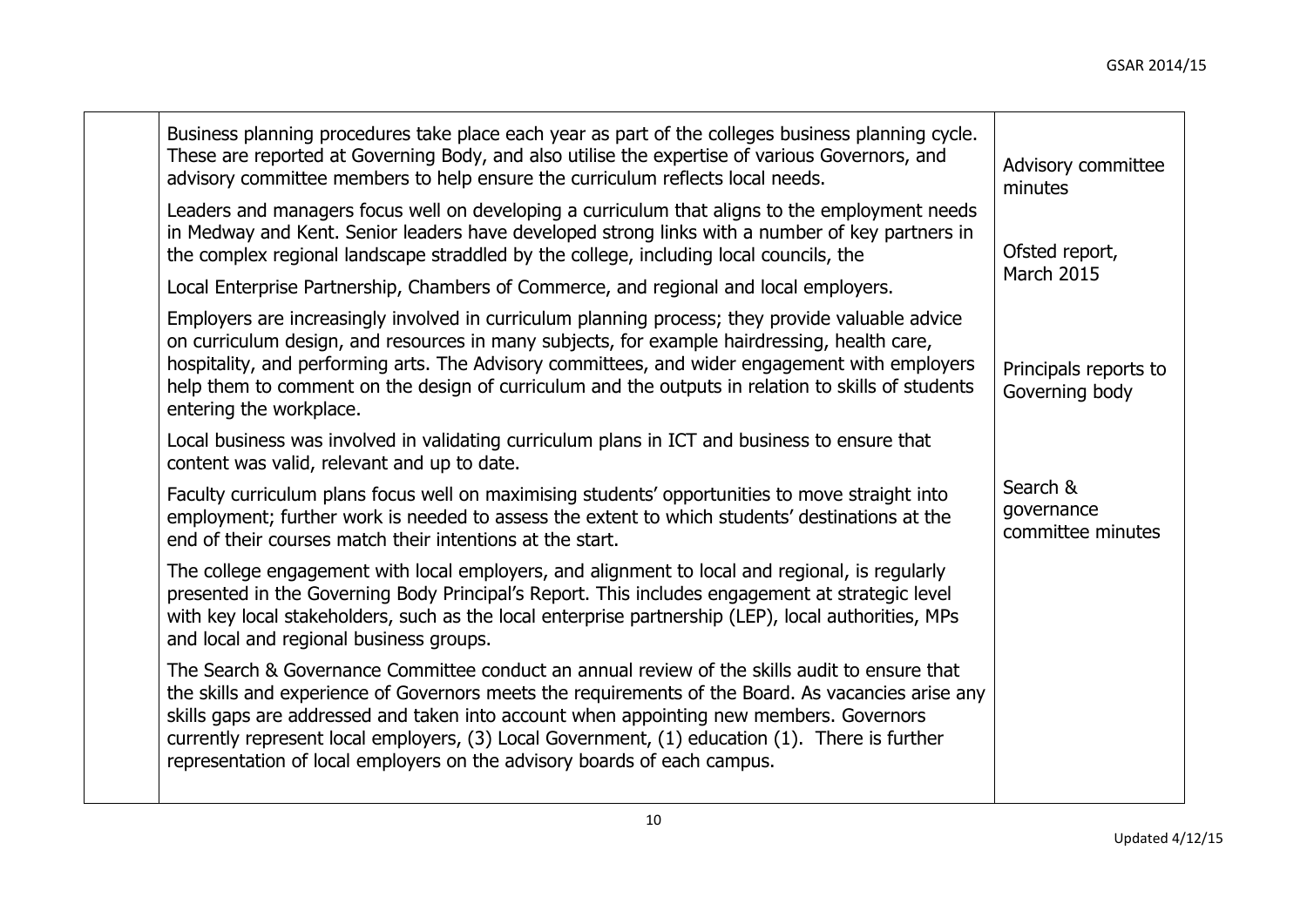| How effectively do leaders, managers and governors monitor the progress of groups of<br>students so that none is disadvantaged or underachieves? (FEHB)                                                                                                                                                                                                                                                                                                                                                                                                             |                                                                          |
|---------------------------------------------------------------------------------------------------------------------------------------------------------------------------------------------------------------------------------------------------------------------------------------------------------------------------------------------------------------------------------------------------------------------------------------------------------------------------------------------------------------------------------------------------------------------|--------------------------------------------------------------------------|
| Stretching targets for the progress of each learner are set within each students PLP (Personal<br>Learning Plan), and this can be monitored by the student, the relevant member of teaching staff<br>and by parents. This allows action to be taken at the learner level to ensure none is disadvantaged<br>or underachieves. This data is rolled up into monthly data for each group of students which is<br>monitored at a faculty level – and can be discussed with the relevant link governor. Summary<br>data is then presented to the QTL and Governing Body. | <b>QTL Committee</b><br>minutes                                          |
| This will be enhanced in 2015/16 by presentation of more information on the progress of individual<br>students. For example, specifically those with identified learning needs, and those from different<br>ethnic groups.                                                                                                                                                                                                                                                                                                                                          |                                                                          |
| How effectively do leaders, managers and governors monitor the progression and<br>destinations of their students (including whether students enter secure and sustained<br>employment) and use this information to improve provision? (FEHB)                                                                                                                                                                                                                                                                                                                        |                                                                          |
| In addition to monitoring students' progression on and between courses, the college completes a<br>comprehensive destination survey each year. In 2014/15 the survey captured the actual<br>destinations 6 months after leaving the college in July 2013/14 for 5701 of the 6612, or 86% of<br>students in scope.                                                                                                                                                                                                                                                   | Destinations reports<br>submitted to<br>committees and<br>Governing body |
| Of these, 93.2% had positive destinations which is either counted as progression to the next level<br>of study, progression to University, or progression into employment.                                                                                                                                                                                                                                                                                                                                                                                          |                                                                          |
| In 2015/16 the college seeks to increase the rate of contacts to 90%. The progression data is used<br>to assess the success of each course and is part of the data used to identify if that course will be<br>continued in future years.                                                                                                                                                                                                                                                                                                                            |                                                                          |
|                                                                                                                                                                                                                                                                                                                                                                                                                                                                                                                                                                     |                                                                          |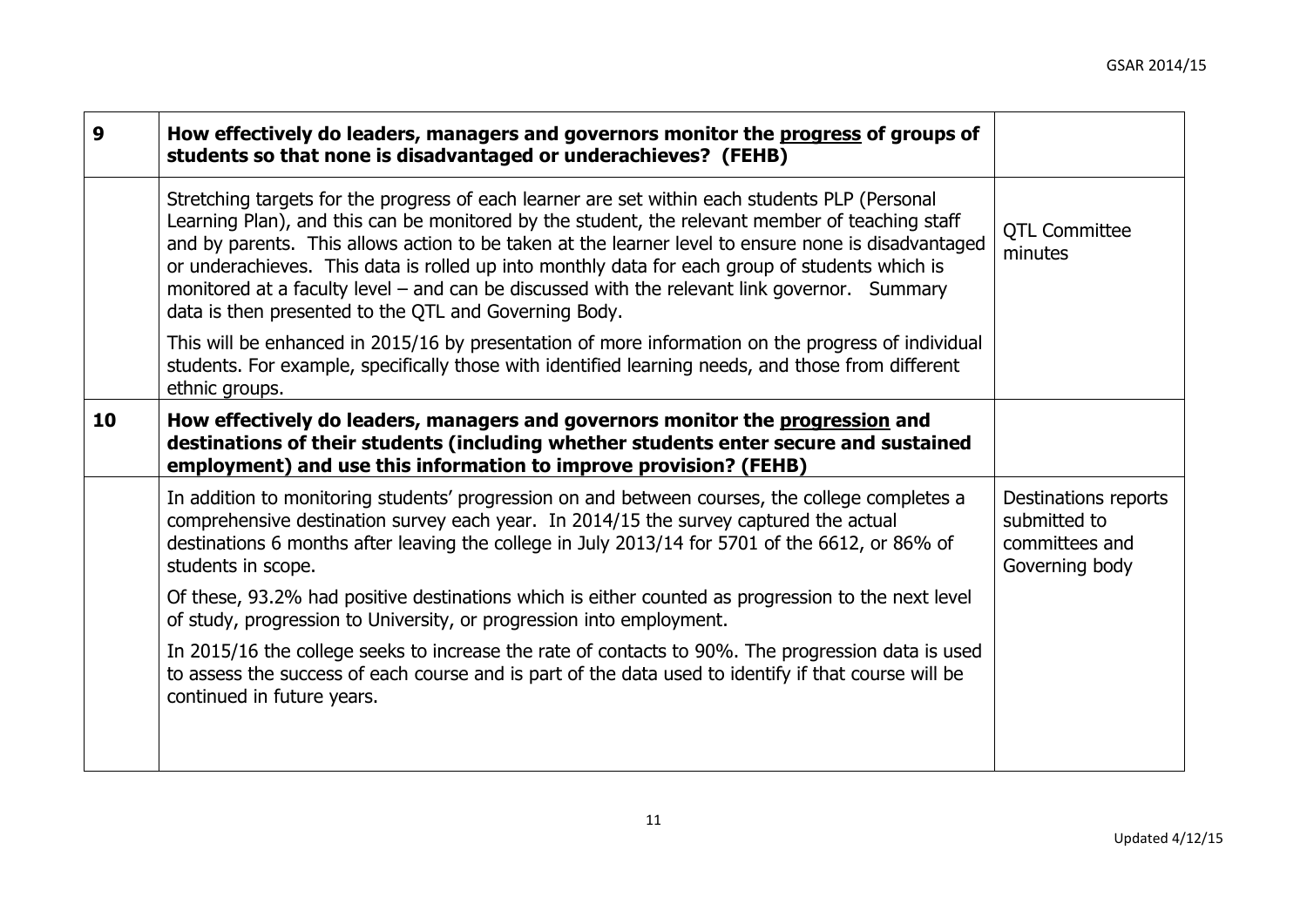| 11 | How do leaders, managers and governors:                                                                                                                                                                                                                                                                                                                                                                                                                                                                                                                                                                                                                                                                                                                                                                                                                                                                                                   |                                     |
|----|-------------------------------------------------------------------------------------------------------------------------------------------------------------------------------------------------------------------------------------------------------------------------------------------------------------------------------------------------------------------------------------------------------------------------------------------------------------------------------------------------------------------------------------------------------------------------------------------------------------------------------------------------------------------------------------------------------------------------------------------------------------------------------------------------------------------------------------------------------------------------------------------------------------------------------------------|-------------------------------------|
|    | • Actively promote equality and diversity, tackle bullying and discrimination and<br>narrow any gaps in achievement between different groups of students? (CIF)<br>Focus public funding on people who are disadvantaged and least likely to<br>participate in education and training?<br>Work with other partners to widen participation and support students'<br>$\bullet$<br>progression to further learning and/or employment relevant to their personal<br>circumstances? (NEETS) (FEHB)<br>Use the funding for students with high needs so that their individual learning<br>programmes challenge them to develop their independence and prepare them for<br>their future?<br>Prepare students for successful life in modern Britain and promote the<br>fundamental British values of democracy, the rule of law, individual liberty and<br>mutual respect and tolerance of those with different backgrounds, faiths and<br>beliefs? |                                     |
|    | The HR Director presented the E&D Annual Review to the Governing Body at their meeting on 20<br>May 2015 to bring them up to date and ensure they were aware of their roles and responsibilities.<br>This is also included in the induction pack for new Governors. The high quality of papers produced<br>enables Governors to understand their roles and responsibilities and identify any gaps in<br>achievement. This includes an annual report of disciplinary cases as well as regular visits to<br>curriculum areas to talk about student behaviour.                                                                                                                                                                                                                                                                                                                                                                               | GB minutes 20/5/15                  |
|    | The Diversity & Inclusion committee, which reports into the Governing Body and has a governor on<br>the group, highlights and identifies key performance of different groups and agrees strategies to<br>further reduce these gaps. It also helps to recognise and embed equality & diversity into teaching,<br>learning and assessment. The introduction of diversity champions, and a lead for equality &<br>diversity working across college, has helped further promote this amongst staff and students.                                                                                                                                                                                                                                                                                                                                                                                                                              | Diversity & Inclusion<br>committee. |
|    | The college successfully gained Investors in Diversity accreditation (IID) in 2013; this is due for<br>renewal in 2016.                                                                                                                                                                                                                                                                                                                                                                                                                                                                                                                                                                                                                                                                                                                                                                                                                   |                                     |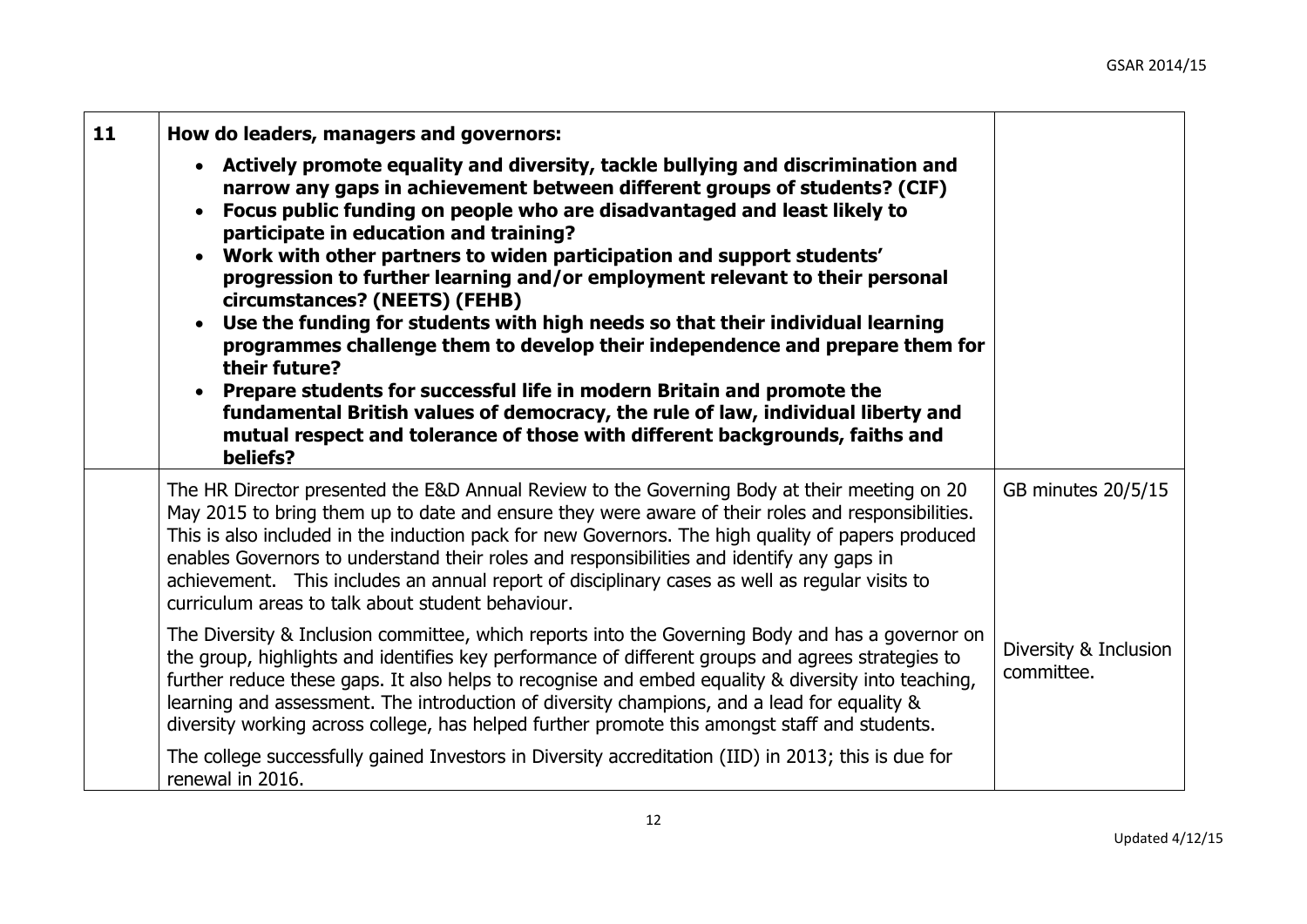|    | The college also promotes equality and diversity through the student union that has an effective<br>group of sub committees and champions that promote values to different students.<br>The college is working with local partners to ensure students not in employment, education or<br>training, (NEETs) are supported by the College. The use of subcontracting helps to provide<br>opportunities to support local key organisations who are well equipped to work with NEET students<br>and help signpost students at the college who are at risk of leaving.<br>Governors received an update on Equality & Diversity Annual Report in May 2015.                                                                                                                                                                                                                                        |                               |
|----|---------------------------------------------------------------------------------------------------------------------------------------------------------------------------------------------------------------------------------------------------------------------------------------------------------------------------------------------------------------------------------------------------------------------------------------------------------------------------------------------------------------------------------------------------------------------------------------------------------------------------------------------------------------------------------------------------------------------------------------------------------------------------------------------------------------------------------------------------------------------------------------------|-------------------------------|
| 12 | How do leaders, managers and governors make sure that safeguarding arrangements<br>to protect young people and students meet all statutory and other government<br>requirements, promote their welfare and prevent radicalisation and extremism?.                                                                                                                                                                                                                                                                                                                                                                                                                                                                                                                                                                                                                                           |                               |
|    | Arrangements for safeguarding students are good. Staff are trained well to recognise most risks to<br>students, and managers with specific responsibilities for keeping students safe are skilled and<br>thorough in monitoring any problems. Links with external agencies are good. Security personnel,<br>staff and students combine very effectively to provide a safe and welcoming environment for each<br>other. Safeguarding leaders have developed plans to raise awareness of the risks of radicalisation<br>and extremism through the Prevent agenda, although staff and students have not yet had<br>comprehensive training on this subject.<br>The Governing Body agreed the Safeguarding Policy in December 2014 and agreed it was fit for<br>purpose. Safeguarding is a regular slot on the training cycle for Governors and updates are brought<br>to the Board as required. | <b>GB</b> minutes<br>17/12/14 |
|    | We have a lead Governor on Safeguarding who has completed the necessary training and attends<br>the internal Safeguarding meetings. The College runs regular training on the<br>Safeguarding/PREVENT strategy and is a compulsory component of training for all staff.                                                                                                                                                                                                                                                                                                                                                                                                                                                                                                                                                                                                                      |                               |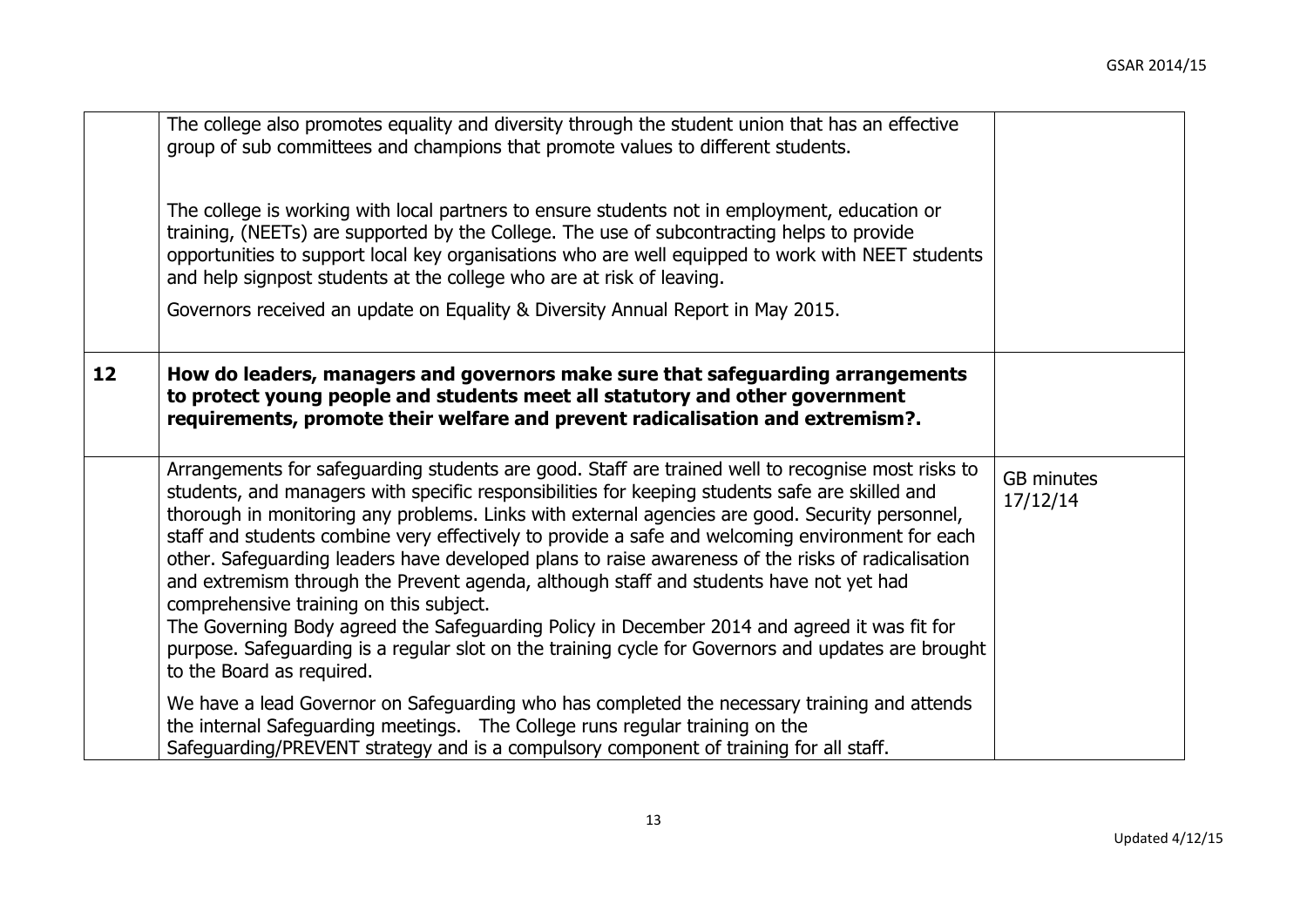|    | Governors have received training, and updates on how the Prevent agenda is being developed at<br>the college. However, there is some further work to ensure that all staff continue to be trained and<br>supported to promote British values.                                                                                                                                                                                                                  |                    |
|----|----------------------------------------------------------------------------------------------------------------------------------------------------------------------------------------------------------------------------------------------------------------------------------------------------------------------------------------------------------------------------------------------------------------------------------------------------------------|--------------------|
|    | All staff for whom it is required to have that required to have a Disclosure and Barring Service<br>(DBS) check have been checked or are awaiting confirmation from the DBS office, with risk<br>assessments having been carried out. The HR department monitor compliance. AOC advise that<br>Colleges are not eligible to request barring information for Governors as under the new definition<br>they are not considered as working in regulated activity. |                    |
|    | Governors received an overview of legislative change for young people with Special Education<br>Needs (SEN) and Students with Learning Difficulties and Disabilities (LLDD) and their implications<br>and responsibilities for FE College including Governors.                                                                                                                                                                                                 |                    |
| 13 | To what extent does the Governing Body comply with its requirement in the<br><b>Foundation Code of Governance and the Code of Good Governance for English</b><br><b>Colleges?</b>                                                                                                                                                                                                                                                                              |                    |
|    | The Governing Body complied with the Foundation Code of Governance (adopted 23 March 2012)<br>and adopted the Audit & Accountability Annex to the Code on 11 June 2013. The Search &<br>Governance Committee reviewed the new Code of Good Governance for English Colleges and went                                                                                                                                                                            | S&G Minutes 5/5/15 |
|    | through the 'must' and 'should' items. They agreed an action plan and recommended adoption of<br>the Code. The Governing Body adopted the Code in July 2015. They are either compliant or<br>working towards being compliant with all of the requirements                                                                                                                                                                                                      | GB minutes 15/7/15 |

Corine Burkin - Clerk to the Governing Body – November 2015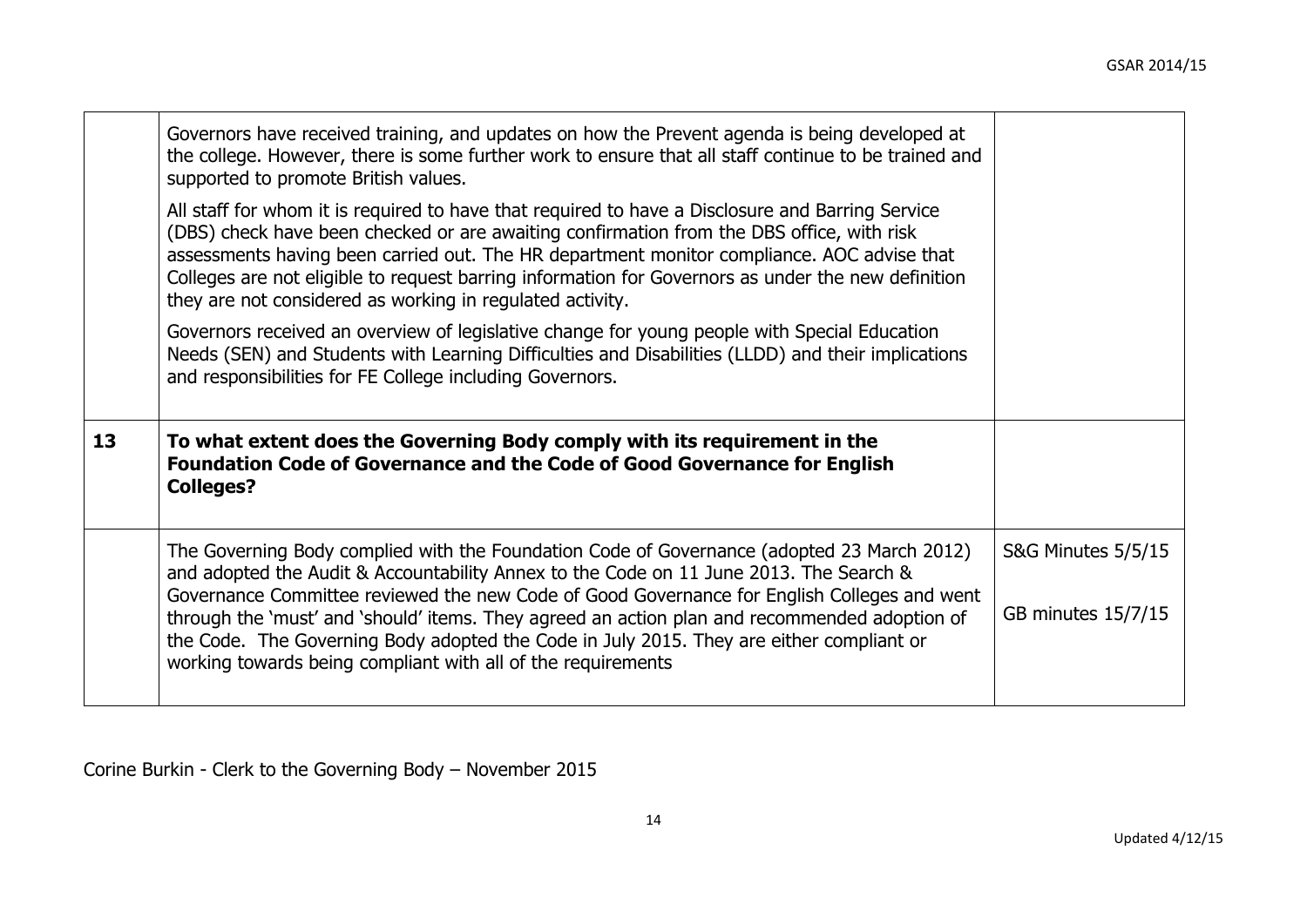## **Governance Improvement Plan (GIP)**

|                | <b>Areas for Improvement</b>                                                                                                                                                                                                  | <b>Target</b>                                                                                                   | <b>Action</b>                                                                                                                                | <b>Action Owner</b>          | <b>Completion</b><br>date |
|----------------|-------------------------------------------------------------------------------------------------------------------------------------------------------------------------------------------------------------------------------|-----------------------------------------------------------------------------------------------------------------|----------------------------------------------------------------------------------------------------------------------------------------------|------------------------------|---------------------------|
| -1             | Ensure specific focus on improving the<br>quality, teaching, learning and outcomes<br>for students                                                                                                                            | The College is graded<br>Good at the OFSTED re-<br>inspection                                                   | Quality & Performance is placed<br>at the centre of the Governing<br>Body agenda                                                             | Chairman                     |                           |
| $\overline{2}$ | Governors systematically challenge<br>senior leaders so that the effective<br>deployment of staff and resources<br>secures excellent outcomes for students.                                                                   |                                                                                                                 | 1. Introduce monthly quality<br>monitoring calls to review KPIs<br>2. Increase Governing Body<br>time focussed on triangulating              | Chairman of QTL<br>Committee |                           |
|                | Governors to provide challenge as well<br>as support through the use of reports<br>including in-depth analysis of the key<br>indicators and understanding of the link<br>to student progress                                  |                                                                                                                 | data and providing robust<br>challenge.                                                                                                      | Chairman                     |                           |
| 3              | Increased the focus of review to ensure<br>rapid progress in English and maths,,<br>which were highlighted as critical areas<br>for improvement                                                                               | Rapid progress in English<br>and maths progress is<br>observed leading to<br>improved outcomes for<br>students. | Create English and maths panel<br>to advise the Governing Body.<br>Ensure panel advice is carefully<br>considered at each Governing<br>Body. | Principal                    | Done                      |
| $\overline{4}$ | Leaders, managers and governors have<br>created a culture that enables students<br>and staff to excel. They are committed<br>unwaveringly to setting high<br>expectations for staff and students'<br>conduct and achievement. | [Address issues from Staff<br>Survey                                                                            |                                                                                                                                              |                              |                           |